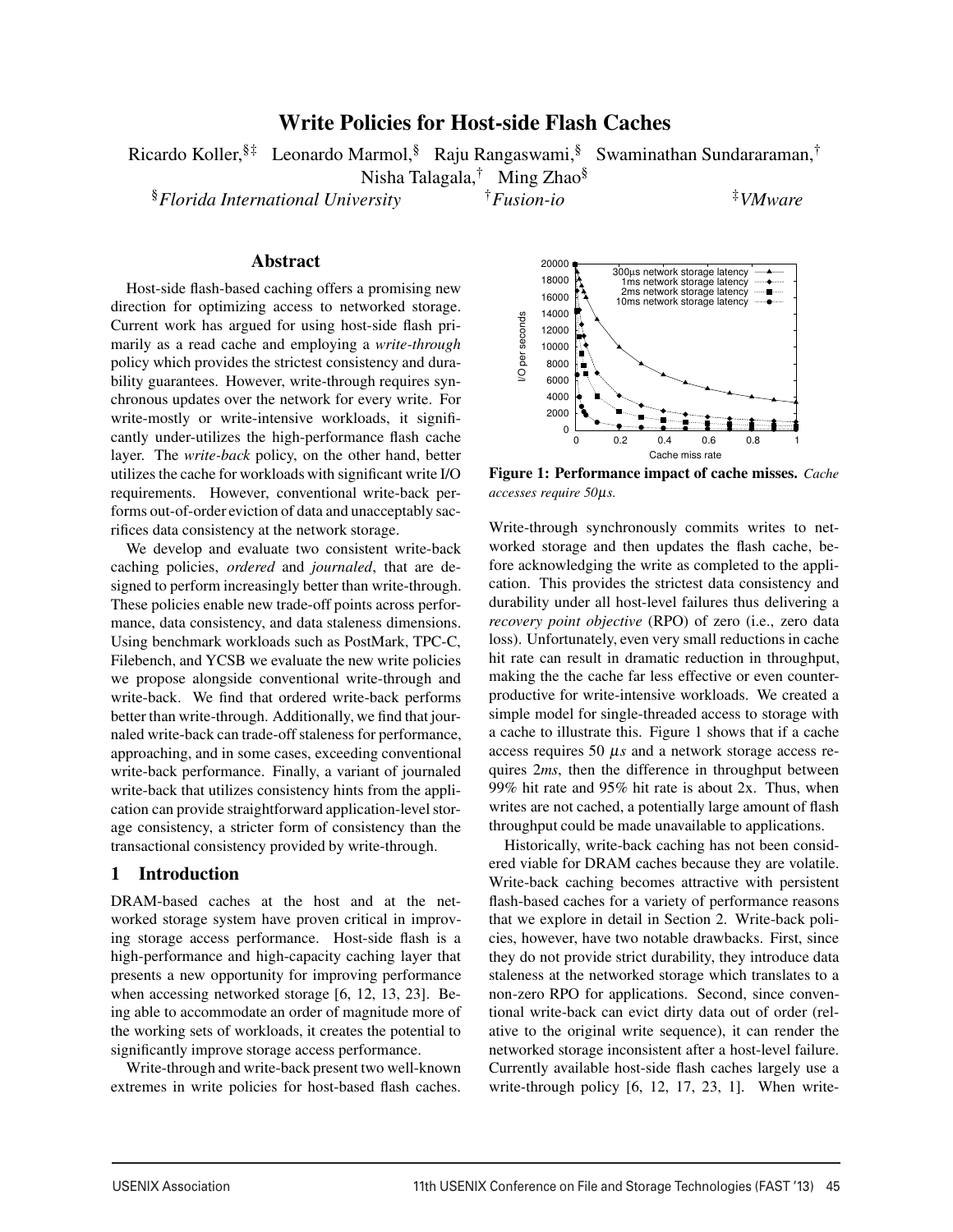

Figure 2: Write-back and write-through policies with a hypervisor managed flash cache.

back implementations exist, these are accompanied with appropriate disclaimers about storage-level inconsistencies after a failure [9, 35]. Network storage inconsistency compromises both data availability after a flashcache/host failure and the correctness of network storage level solutions such as replication and backup.

In this paper, we develop two new write policies for host-side flash caches that provide close to full writeback performance without compromising network storage consistency. *Ordered* write-back is designed to work seamlessly, requiring no changes to existing storage systems, and outperforms conventional write-through. *Journaled* write-back relies on a logical disk [10] interface that implements atomic write groups at the storage system and offers significant performance gains over the *ordered* policy. Ordered write-back ensures that blocks get evicted from the flash cache and written out to the networked storage in the original write order. Journaled write-back allows overwrites in the cache but ensures that the networked storage atomically transitions from one consistent point to the next. Both policies trade-off strict durability of writes in their design and support an eventually consistent model for the network storage. Under host and/or host-flash failures, these policies do result in data staleness (i.e., loss of recent updates) at the network storage. They thus apply only to applications which can tolerate a non-zero RPO. Journaled write-back additionally allows for a straightforward implementation of *application-level storage consistency*, a stricter form of consistency than the transactional consistency provided by write-through.

We implemented the new ordered and journaled write back as well as conventional write-through and writeback in Linux and evaluated these policies for the Post-Mark [19], TPC-C [36], Filebench [26], and YCSB [8] benchmarks. The new policies performed significantly better than write-through, with throughput improvements ranging from 10% to 8x for ordered write-back and 50% to 10x for journaled write-back across the four benchmarks. Our sensitivity analysis illustrates the impact of cache size and file system used on the relative performance of these policies. We find that except under extremely low cache sizes, ordered write-back performs better than write-through and that journaled writeback can trade-off staleness for performance, approaching, and in some cases, exceeding conventional writeback performance. Finally, our findings were largely preserved across the four Linux filesystems that we evaluated including ext2, btrfs and three variants each of the journaling ext3 and ext4 file systems.

## 2 Persistent Write Caches

Persistent host-side flash caches are different than volatile DRAM caches in several respects. In this section, we examine arguments in support of optimizing writes differently in persistent caches and survey the related work in the literature.

### 2.1 Write Caching

Recent literature has argued in favor of managing persistent host-side flash-based caches as write-through and to optimize exclusively for reads [6, 12, 17, 35]. However, production storage workloads comprise of a significant (often dominant) fraction of writes [5, 21, 29, 32, 37]. Recent studies also report a trend of increasing writes:reads ratios in production workloads [22, 30]. This is a consequence of newer systems absorbing more reads within larger DRAM caches at hosts while all writes get written out to storage for durability. Employing a write-through policy thus, unfortunately, represents a lost opportunity.

Caches that maintain dirty blocks are referred as writeback and caches that do not as writethrough. In case of write-back, the write is acknowledged immediately after the write to the cache. With write-through, writes are first committed to network storage and then to the cache before completion is acknowledged to the guest. Figure 2 illustrates these policies for a hypervisor-managed flashbased cache. As noted earlier, the I/O latency and peak I/O throughput implication of having one policy versus the other is significant (Figure 1). This translates to significantly reduced network storage provisioning requirements with write-back caching for production workloads that are typically bursty [22, 29, 15]

### 2.2 The Significance of Write-back

A write-back caching policy offers critical performance benefits. First, it significantly lowers write latencies and improves write throughput (per Figure 1); write bursts, if any, get absorbed in the cache, making the best possible use of the high-performance flash layer. Consequently, networked storage can be provisioned for average (instead of peak) write I/O volume. Second, since writeback allows for overwrites (coalescing) in the cache, it reduces the volume of write I/O traffic to the networked storage system for workloads with write locality. Third, since application writes are effectively decoupled from network storage writes, higher levels of I/O parallelism (than available in the application I/O stream) be-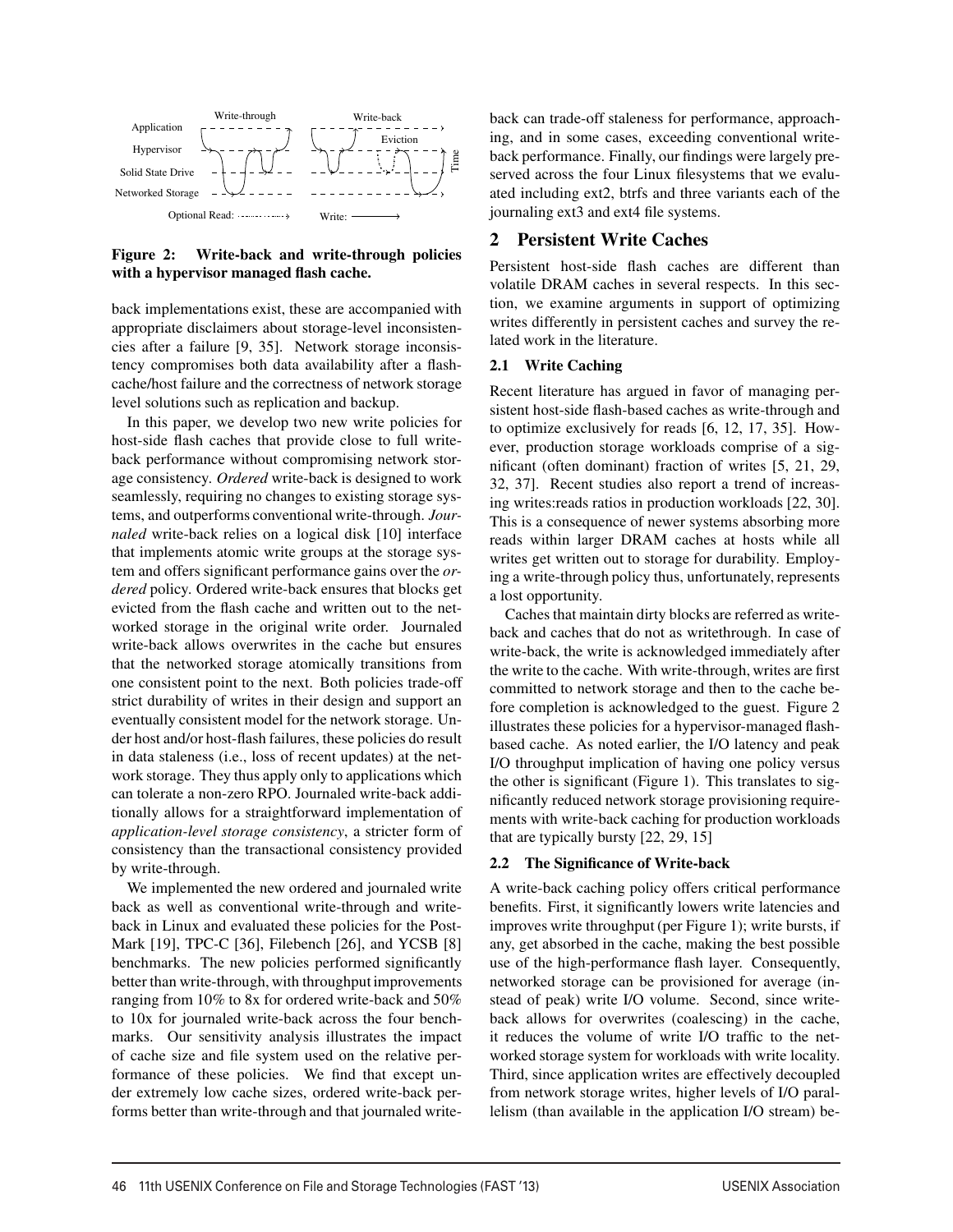

Figure 3: Transaction response times and throughput for TPC-C with 2GB of RAM and 25 warehouses.

|                              | seq<br>write | seq<br>read | rnd<br>read | rnd<br>write |
|------------------------------|--------------|-------------|-------------|--------------|
| Local SSD                    | 82           | 93          | 177         | 66           |
| <i><b>iscsi Raid HDD</b></i> | 891          | 593         | 4813        | 5285         |

Table 1: Access times in microseconds for local PCI-e SSD vs. networked RAID HDD storage.

come possible when writing to networked storage; storage systems perform better at higher levels of I/O parallelism [4, 7, 11, 16, 33, 34]. Fourth, reads that miss the flash cache experience less I/O contention at the network storage due to write coalescing at the cache layer; the read cache can thus be populated with the changes in the working set more quickly as workload phases change. Finally, since the cache is effective for both reads and writes, cache resizing can potentially serve as a storage QoS control knob (e.g., for I/O latency control) for all workloads including those that are write-intensive.

To quantify the write-back performance advantage, we ran the TPC-C OLTP benchmark which mimics the operations of a typical web retailer including creating and delivering orders, recording payments, checking order status and monitoring inventory levels configured with 10 warehouses [36]. We configured a RAID5 storage array of 8 7200 RPM disks over iSCSI to be the network store and an OCZ PCI-e flash-based SSD as the storage cache on the host. SSD random writes were 80 times faster than the networked iSCSI store. Other aspects of the performance difference are summarized in Table 1.

Figure 3 depicts median response times for the 4 types of TPC-C transactions. Having a write-back cache thus reduces the average response time by at least 75X across the transaction types. Throughput measured as TpmC (new order transactions/minute) showed an increase of 3X with write-back compared to the write-through cache. It is important to point out here that the available SSD



Figure 4: Trade-offs in conventional write caching policies.

throughput was not stressed in write-back mode at the queue depths offered by the workload. For many enterprise applications, lower worst-case performance and lower performance variance are as important as averagecase performance. The new write-back caching policies that we develop in this paper target both these metrics by mimicking the basic behavior of synchronous and lowlatency local flash updates and asynchronous network storage updates in conventional write-back.

### 2.3 Performance, Consistency, and Staleness

Write policies make different trade-offs with respect to data consistency, data staleness, and performance as indicated in Figure 4. Conventional write-through and writeback represent merely two extreme points in a spectrum of possible trade-offs. Write-through provides strict durability of writes, i.e., does not introduce any data staleness. On the other hand, write-back fundamentally alters the notion of data durability for applications and introduces both data inconsistency and staleness.

Interestingly, this dilemma has parallels in the remote mirroring for disaster recovery literature. Asynchronous remote mirroring solutions ensure data consistency but introduce data staleness at the target storage system [31, 18, 20, 38]. Key to this argument is the lower cost of data loss after a disaster event when using asynchronous (akin to write-back) mirroring relative to the cost of the high-speed, WAN links necessary to implement fully synchronous (akin to write-through) mirroring to the remote site. While some applications, like financial databases, may require a recovery point objective (RPO) of zero, it has been pointed out that other applications such as non-critical filers and document servers and even online retailers can tolerate non-zero RPO [20]. With such applications, the performance cost of zero data staleness can become prohibitive and trading-off data staleness for performance becomes attractive [20, 31].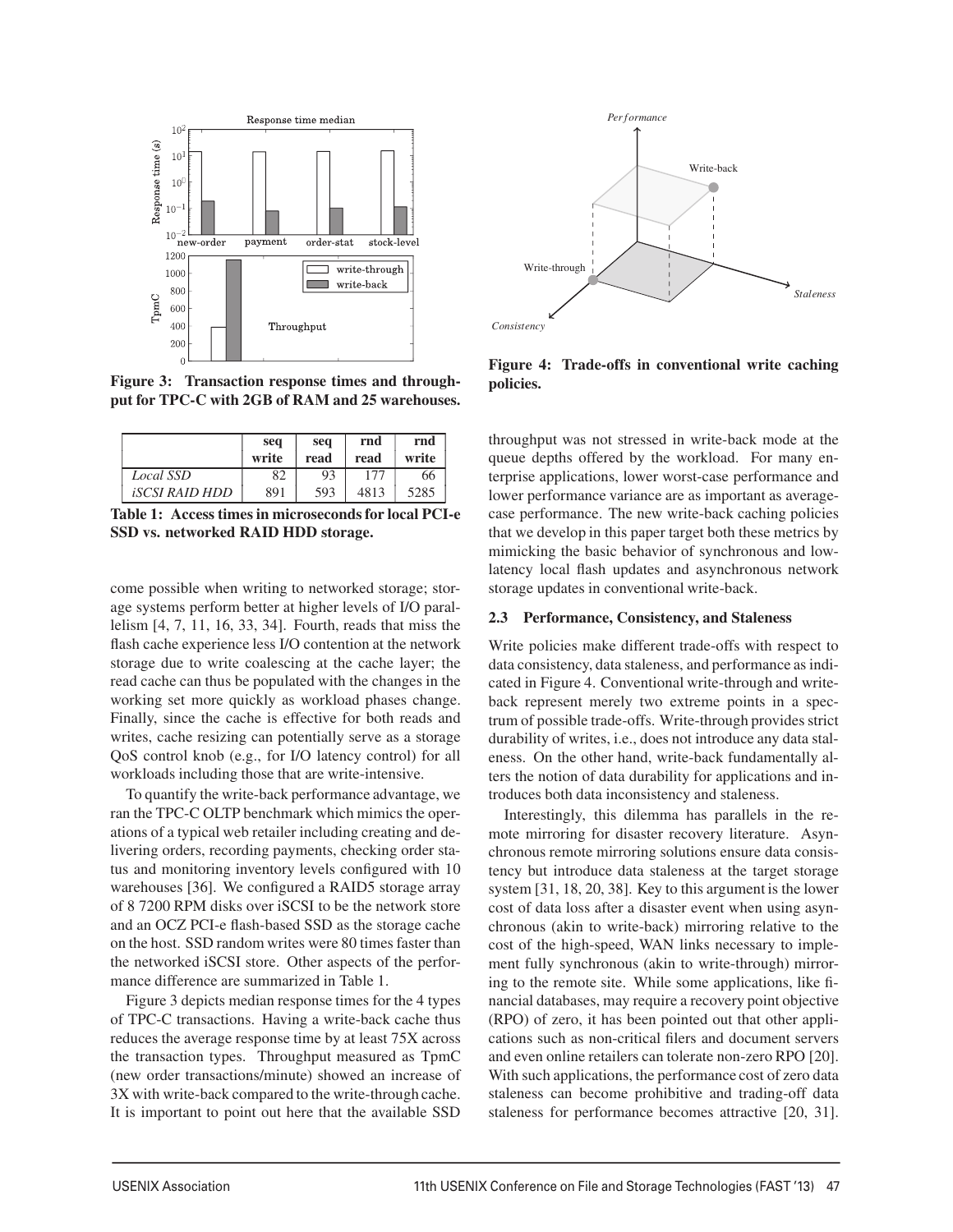Flash-based caches that are backed by slower disk based storage, although representing an entirely different problem domain, present a similar trade-off: the cost of provisioning for peak write bursts at the networked storage to provide strict data durability versus losing some data under host failures due to weak durability. Designing write caching policies that explore the entire spectrum of available trade-offs is key to ensuring that individual applications get to make the trade-offs optimal for their needs.

## 3 Consistent Write-back Caching

Conventional write-back caching is not employed in a production environment because it can compromise data consistency at the network storage system. In this section, we explore alternate write caching policies that preserve the core advantages of write-back, low latency and write coalescing, while providing a *usable* notion of consistency for the network storage. In designing these new policies, we defined the following goals that allow bridging the performance and consistency gap between the two extremes of write-through and write-back:

- Goal I: At the very minimum, ensure *point-in-time* consistency at the network storage so that the network storage always represents a consistent version of the data, albeit at some point-in-time in the past.
- Goal II: Turn network storage updates into background operations, thereby providing lower latencies and higher throughput for foreground writes.
- Goal III: Preserve and/or increase parallelism of writes to the network storage.
- Goal IV: Benefit from write coalescing to efficiently utilize cache space and to reduce write activity at the network storage.

With write-back caches, the network storage receives updates when dirty blocks from the cache are evicted. Key to the two policies that we explore next is controlled eviction to ensure so as to not compromise data consistency at the networked storage. Further, in designing these policies, we trade-off data staleness for achieving a significantly higher level of performance than *writethrough*. By ensuring a minimum of *point-in-time* consistency at the network storage, the network storage can be used immediately after a host-level failure that renders the SSD unusable.

## 3.1 Ordered Write-back

*Ordered write-back* is based on the simple idea that the original order in which data blocks were updated in the cache can be preserved during eviction. The network storage system is then consistent because it always reflects a valid state as imposed by the storage management layer such as an operating system or hypervisor.







Figure 6: Dependency graph. *Each node represents a write.*

To maintain the original order of writes during eviction, ordered write-back stores the ordering of write I/O operations and the actual data written. Older copies of all data blocks must be preserved in the cache until each of they are written back.

An intuitive approach to store the original order of writes is as a list of blocks sorted by completion time. However, this approach does not allow utilizing parallelism of block writes as available in the original stream. Particularly, writes cannot be sent in parallel even when they are issued in parallel without any dependencies. For example, Figure 5 shows two processes  $P_1, P_2$  issuing some I/Os in parallel. If we used a totally ordered list of blocks we would miss the fact that the I/Os within each of the sets  $\{1,3\}$ ,  $\{2,4\}$ , and  $\{5\}$  can be issued in parallel.

An alternate approach is to utilize actual dependency information between I/O requests. Ideally, an application or file system could provide the cache with accurate dependency information. The current version of our solution developed for the block layer interface is designed to work seamlessly within operating systems or hypervisors. It constructs the dynamic dependency graph online based on the conservative notion of *completion-issue* ordering invariants. A completion-issue ordering invariant requires that if the completion time of block *A* is earlier than the issue time of block *B* in the original request stream, then *B* is dependent on *A*, otherwise it is not. Following this invariant, a cache can evict all the independent blocks in parallel regardless of the ordering of their completion times.

## 3.1.1 Write Dependency Graphs

4

Each node of the dependency graph represents a write I/O operation and contains information about the current location of the block(s) written in the SSD cache as well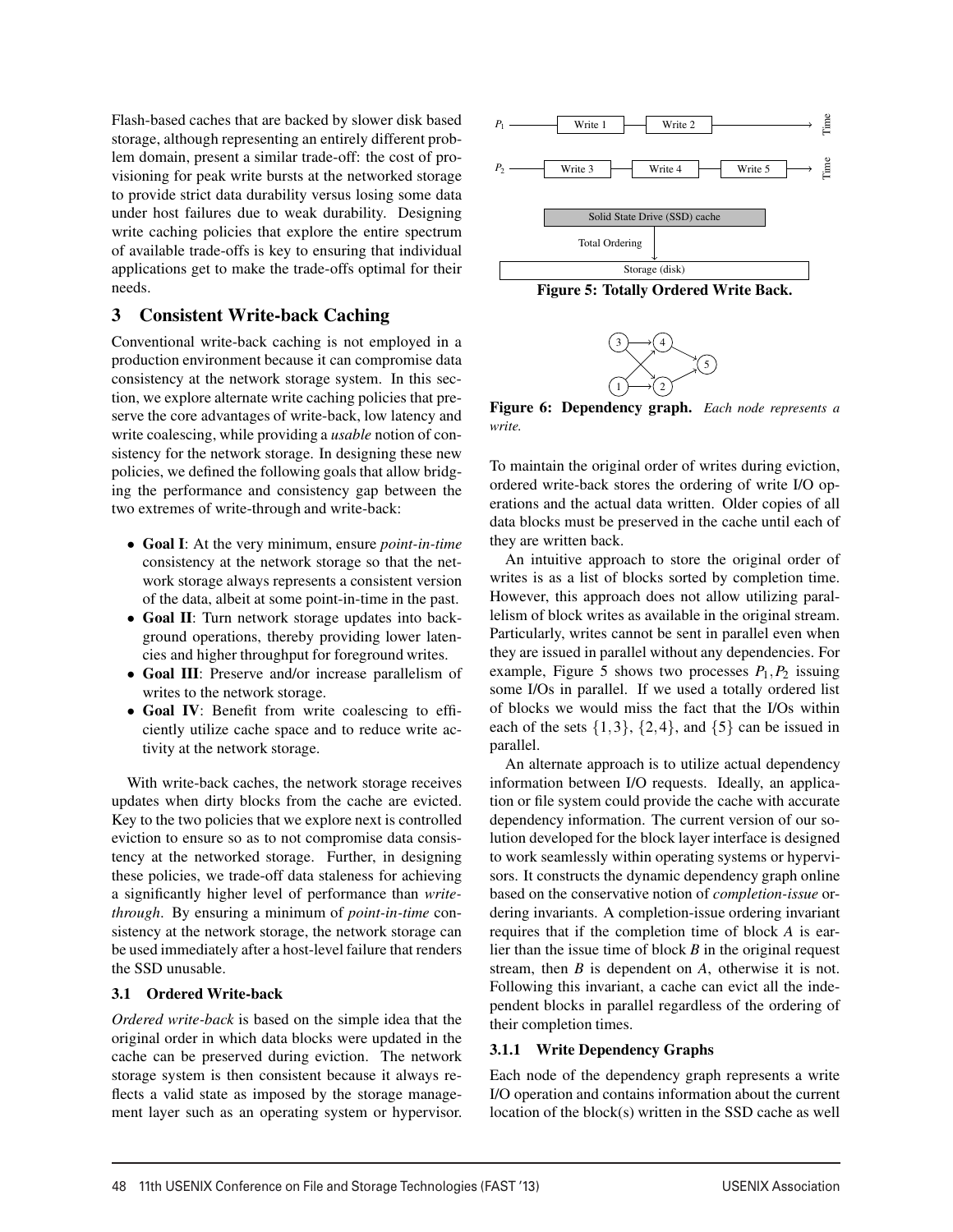

Figure 7: Dependency-induced eviction in ordered write-back. *Eviction of node 5 requires the parallel eviction of nodes in set 1, followed by those in set 2, and then node 5 itself.*

as their permanent location in the network storage system. An edge represents a completion-issue ordering dependency. As an example, let us assume we have the following sequence of I/O issue and completion events:  $I_1, I_2, C_1, C_2, I_3, I_4, C_3, C_4, I_5$ . Figure 6 shows the related dependency graph. *Ii* represent an issue event for a write to block *i* and *Ci* represents its completion.

To construct and maintain this graph online, nodes are inserted and modified for I/O issue and completion events. The graph is initialized with an empty set C. For an *issue* operation to block X:

- 1. Add an *incomplete* node X to the set C.
- 2. Add a link from all *completed* nodes in C to X.

For a *completion* operation of block X:

1. Mark node X as *completed*.

Notice that we use the observed completions and issuing of the writes to construct the dependency graph. This approach is conservative and may be overestimate dependencies, that is, some dependencies may not be required by the storage management layer. For instance, if 1000 I/Os were meant to be issued independently, we could evict all of them in parallel as well. However, if one of them was completed before another was issued, then we would have to maintain this dependency even though it was not necessary: the application did not wait for the completion of the first write. True dependencies can only be informed by the storage management layer.

Before evicting a dirty block from the cache, the ordered write-back policy ensures that any dirty block(s) that this eviction candidate depends upon and are themselves independent of each other are first evicted in parallel. It performs such dependency-induced evictions recursively until all dirty blocks in the dependency chain are evicted. The evicted nodes are then deleted from the dependency graph. In Figure 7, evicting node 5 would require first evicting the nodes in set 1 in parallel followed by eviction of set 2 before node 5 can be evicted.



Figure 8: Optimization to reduce the memory requirement for maintaining write dependencies.

### 3.1.2 Optimizations

Issue and completion operations are computationally inexpensive but memory usage, especially the number of links, can grow up to  $\frac{n^2}{4}$  links for a cache size of *n* blocks. This undesirable property was a significant source of inefficiency in preliminary versions. We found a simple and effective optimization to drastically reduce this link complexity with the use of *dummy nodes*. The optimization inserts dummy nodes after a fixed number of nodes to absorb all completion-issue ordering dependencies due to any nodes representing past write completions. Figure 8 shows the original dependency graph with independent sets  $\{1,2,3,4\}$  and  $\{5,6,7,8\}$  to the left and the optimized graph on the right hand side with the additional dummy node *D*. Notice how the optimization reduces the number of edges from 16 to 8. Our solution does not explicitly detect high dependency situations such as in Figure 8 but rather simply inserts a dummy node after every 100 I/O completions. Therefore, if the dependency graph does not call for this optimization because of a low link complexity, the optimization introduces a 1% link complexity overhead, but in the best case this optimization can reduce the number of links by orders of magnitude (e.g.,  $100^2$  links to only 200). In practice, this heuristic resulted in excellent memory savings for the workloads we evaluated our system with.

In summary, ordered write-back caching meets a subset of our original goals: I, II, and III. It is unable to coalesce writes in the cache due to the need to preserve the original stream of writes when evicting to network storage. Next, we discuss an improved write caching policy that succeeds in meeting all the four goals.

### 3.2 Journaled Write-back

5

Ordered write-back implements consistency by enforcing the same ordering of updates to networked storage during cache eviction as in the original write stream. However, this approach has two drawbacks: first, each block write must be destaged to networked storage and second, all dirty copies of the same block must be maintained in the cache thus wasting precious cache space. *Journaled write-back* addresses both drawbacks by allowing write coalescing in the cache.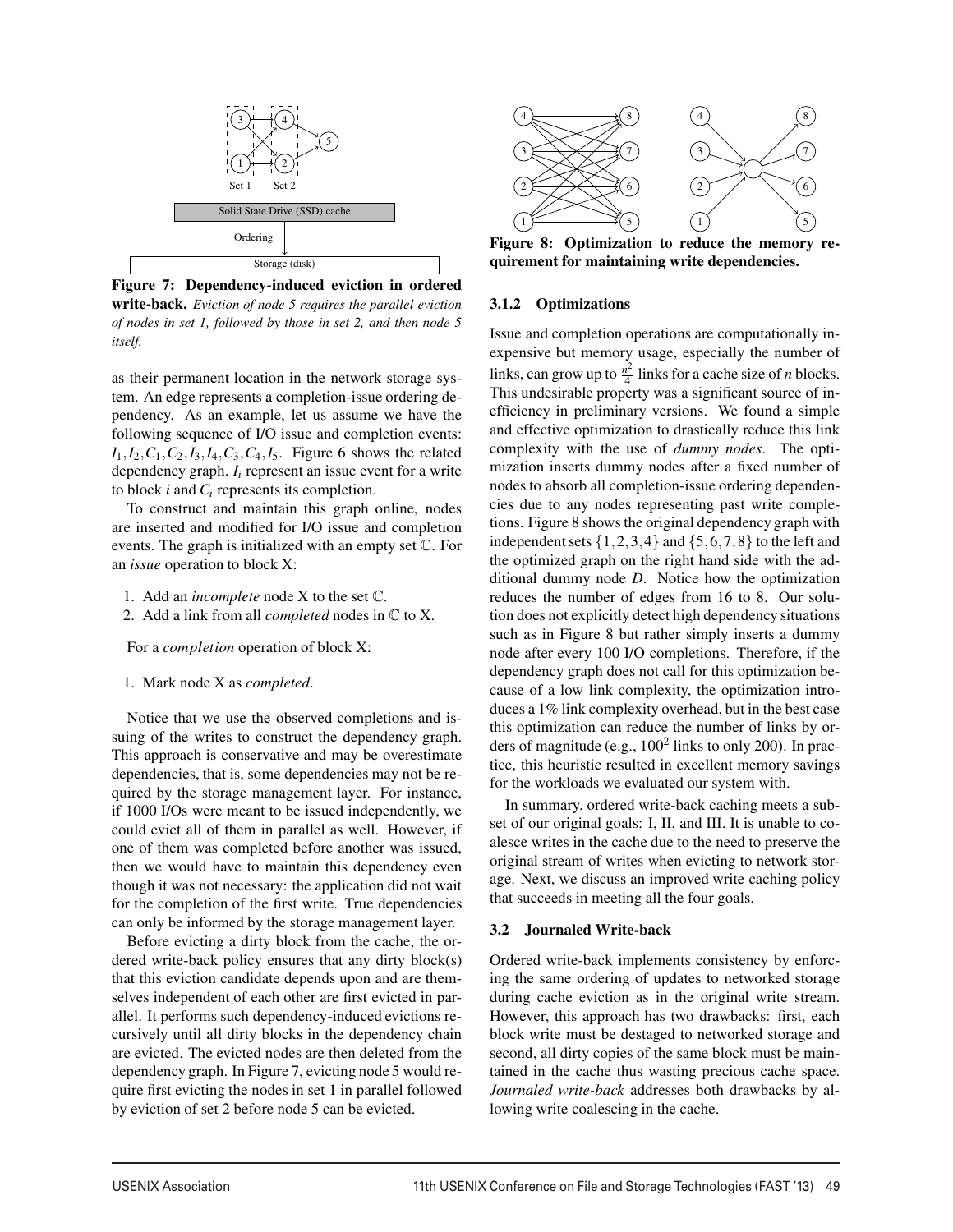

Figure 9: Journaled write-back. *Committing two transactions (left, center) and checkpointing to networked storage (right). The shaded strips represent transaction commit markers that also contain metadata identifying the permanent addresses of various blocks in the transaction.*

### 3.2.1 Consistency via Journaling

Journaled write-back moves the storage from one consistent state to the next which typically reflects a collection of updates at once instead of a single one. The basic idea is to use grouping of batches of updates in the persistent cache within journal transactions and checkpointing these transactions atomically to networked storage. This is supported by a journal for grouping all updates within the host-side SSD cache within journal transactions; recent updates are always made to the *current* transaction within the host-side journal. Once the current transaction reaches either a pre-defined size or age whichever is met first, it is committed and a new transaction is created and marked as *current*. Commit markers include metadata indicating block addresses in networked storage for individual entries in the transaction to be used at checkpointing time. Transactions are checkpointed to networked storage in the background. Figure 9 illustrates the process of committing and checkpointing two transactions which include updates to  $\{1,2\}$  and  $\{3\}$ . The first transaction includes two updates to block 1 and one to block 2; the second includes three updates to block 3; however, each update is reflected only as a single copy within each committed transaction. These transactions are then atomically checkpointed to networked storage so that networked storage always represents a consistent version of the data at some point-in-time.<sup>1</sup>

The *host-side journal* can have several uncheckpointed transactions allowing transaction commit rate to be independent of transaction checkpointing rate. We found this decoupling extremely useful for supporting write bursts using host-side flash while limiting the amount of data loss under failure modes that do not render the SSD unusable. The networked storage can be provisioned for the average write bandwidth and IOPS usage instead of the peak. Most importantly, this design allows further decoupling of the SSD performance from networked storage performance by allowing write coalescing within individual transactions to reduce the write I/O traffic at networked storage. Finally, since checkpointing is an eager process that frees up cache space, writes do not typically block for cache evictions.

For atomic checkpoints of journal transactions to networked storage, journaled write back implements an *atomic group write* interface, similar to that of the logical disk [10, 14] using an additional journal which we refer to henceforth as the *storage-side journal*. In our implementation, the storage-side journal is an in-memory journal intended for use with NVRAM. Such NVRAM is typically available within medium to high-end networked storage arrays. The NVRAM-based in-memory journal eliminates the need to incur additional storage I/Os for atomic group updates.

## 3.2.2 Storage Crash Consistency

Checkpointing from the point of view of the host starts with a checkpoint *start* command, a list of blocks and their data to be written, and a checkpoint *end* command. The *start* command is interpreted by the storage by starting a journal entry in NVRAM. Next, the list of block updates are then staged in the journal entry but not made accessible upon reads. Reads to these block addresses prior to the *end* command reception will return the previous versions of the blocks. The *end* command atomically makes the list of block updates available to hosts and marks the entry as checkpointed. The updated blocks are written out to storage in the background; once done, the NVRAM journal entry is deleted. In case of hostlevel failures that renders the SSD unusable, the hostside journal is simply discarded. The in-memory journal at networked storage ensures that it remains in a stale but consistent state. If the SSD is accessible after the hostlevel crash, the host-side journal is replayed by checkpointing the un-committed transactions.

#### 3.2.3 Dual Staleness Control

6

There are two possible states that the system could be in after a host-side crash: *(i)* the host-side cache is not accessible upon recovery either because the host-side SSD has failed or because uptime requirements forces the use of alternate hardware or *(ii)* the host-side cache is accessible upon recovery. If the host cache is not accessible,

 $<sup>1</sup>$ Addressing cross-host data dependencies at the network storage (if</sup> any) is outside the scope this work.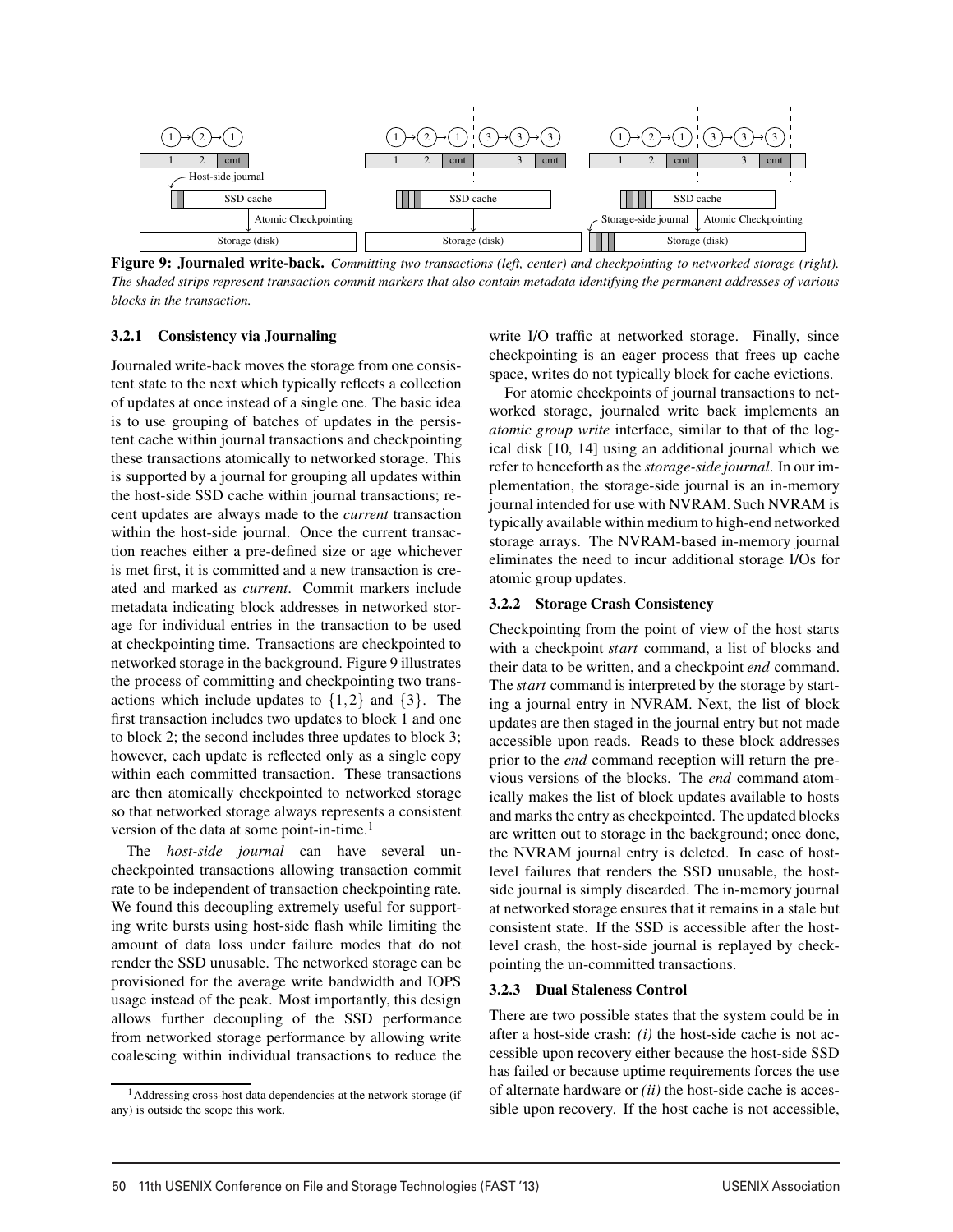| <b>Policy</b> | <b>Description</b>                                     |
|---------------|--------------------------------------------------------|
| <b>WT</b>     | Write-through: write to disk, write to SSD,            |
|               | and then notify completion to application or           |
|               | guest VM                                               |
| WB            | Write-back: write to SSD, on-demand eviction           |
|               | from SSD; SSD-to-disk block mapping stored             |
|               | persistently on SSD                                    |
| $WB-0$        | <i>Ordered write-back:</i> algorithm presented in      |
|               | Section 3.1                                            |
| WB-J          | Journaled write-back: algorithm presented in           |
|               | Section 3.2                                            |
| WB-Jh         | Journaled write-back with application consis-          |
|               | <i>tency hints:</i> algorithm presented in Section 3.2 |
|               | with journal transactions created based on ap-         |
|               | plication declared consistency points                  |

Table 2: Write policy descriptions.

the latest state of the storage is the one in networked storage. If the host cache is accessible, the latest state of the storage is a combination of networked storage and the host-side cache contents. Two distinct staleness outcomes become possible in these two cases. In the former case, staleness is determined by how often the host-side journal transactions are checkpointed: frequent checkpoints leads to lower staleness. Only data within transactions that were checkpointed prior to failure will be available at networked storage. For the latter case, let us assume that transaction commits occur more frequently than checkpoints. In this situation, networked storage staleness after host-side journal replay of un-committed transactions is determined by how often transactions are committed: frequent commits leads to lower staleness. The last few updates to the host would be lost if the last transaction containing these updates was not committed to the host journal.

## 4 Consistency Analysis

The write policies discussed in the paper differ in the consistency properties they provide. For a single write policy, consistency properties vary based on the presumed failure mode of the system. We start by creating a taxonomy of the write policies and the consistency properties, and discuss the typical failure modes that host-side caches would be subject to. Following this, we address where in the consistency spectrum each of the write policies lie under a specific failure mode.

## 4.1 Consistency and Failure Modes

Table 2 summarizes the caching policies discussed in this paper. While the first four have been discussed earlier, we introduce a fifth policy, a variant of the journaled write-back that defines block groups to checkpoint aligned with application-defined consistency points to facilitate application-level consistency. This functionality is typical of many enterprise applications that notify

| <b>Failure</b> | <b>Description</b>                         |  |
|----------------|--------------------------------------------|--|
| VM or Appli-   | Guest VM or application crashes and will   |  |
| cation         | be restarted on the same host              |  |
| Hypervisor or  | Hypervisor or bare-metal OS crash and ap-  |  |
| OS             | plications will be restarted on the same   |  |
|                | host                                       |  |
| SSD or Host    | Hardware failure that renders the SSD      |  |
|                | and/or host unusable; applications need to |  |
|                | be restored on a different host            |  |
| Network stor-  | Network storage fails; must be restored    |  |
| age            | from a mirror or from a recent storage-    |  |
|                | level snapshot/backup                      |  |

Table 3: Failure modes.

operating systems of consistent states (e.g., for volume snapshots/backup). We discuss application-level consistency in more detail later in this section.

Next, we discuss the data consistency properties that are useful to applications. There are several useful notions of consistency that can be afforded to applications and operating systems by a block-level caching layer that interposes on a storage system. *Point-in-time consistency (PiT-C)* ensures that data read after a system crash or failure reflects a consistent version of the storage contents at some point-in-time in the past. Such consistency allows for data staleness due to loss of recent updates. *Transactional consistency (Tx-C)* ensures that data read after a system crash or failure always reflects the most recent update. This is the typical notion of consistency provided by storage systems that are expected to not lose any updates. *Application-level consistency (App-C)* ensures that data read after a system crash reflects a state that is semantically consistent with the application. Application-level consistency relies on hints from the application to define consistency points in storage state. Providing such consistency can enable applications to recover to a state that the application can readily utilize to resume correct execution after a crash. Finally, *application-group consistency (AppG-C)* ensures that data read after a crash or failure is consistent across a group of applications (from the application's standpoint) that are semantically related. Contrasting these policies at a high level, point-in-time consistency is weaker than transactional consistency, while the application-level and application-group consistency are stricter than transactional consistency. However, there is additional subtlety here. When classifying these consistency levels in terms of both strictness and staleness, transactional consistency has no staleness but consistent states defined by it may not make sense from the application's point of view. Its utility depends on the application's ability to make sense of the partial content. Point-in-time consistency has more staleness, but could be functionally equivalent to transactional consistency from the application's point of view since neither pro-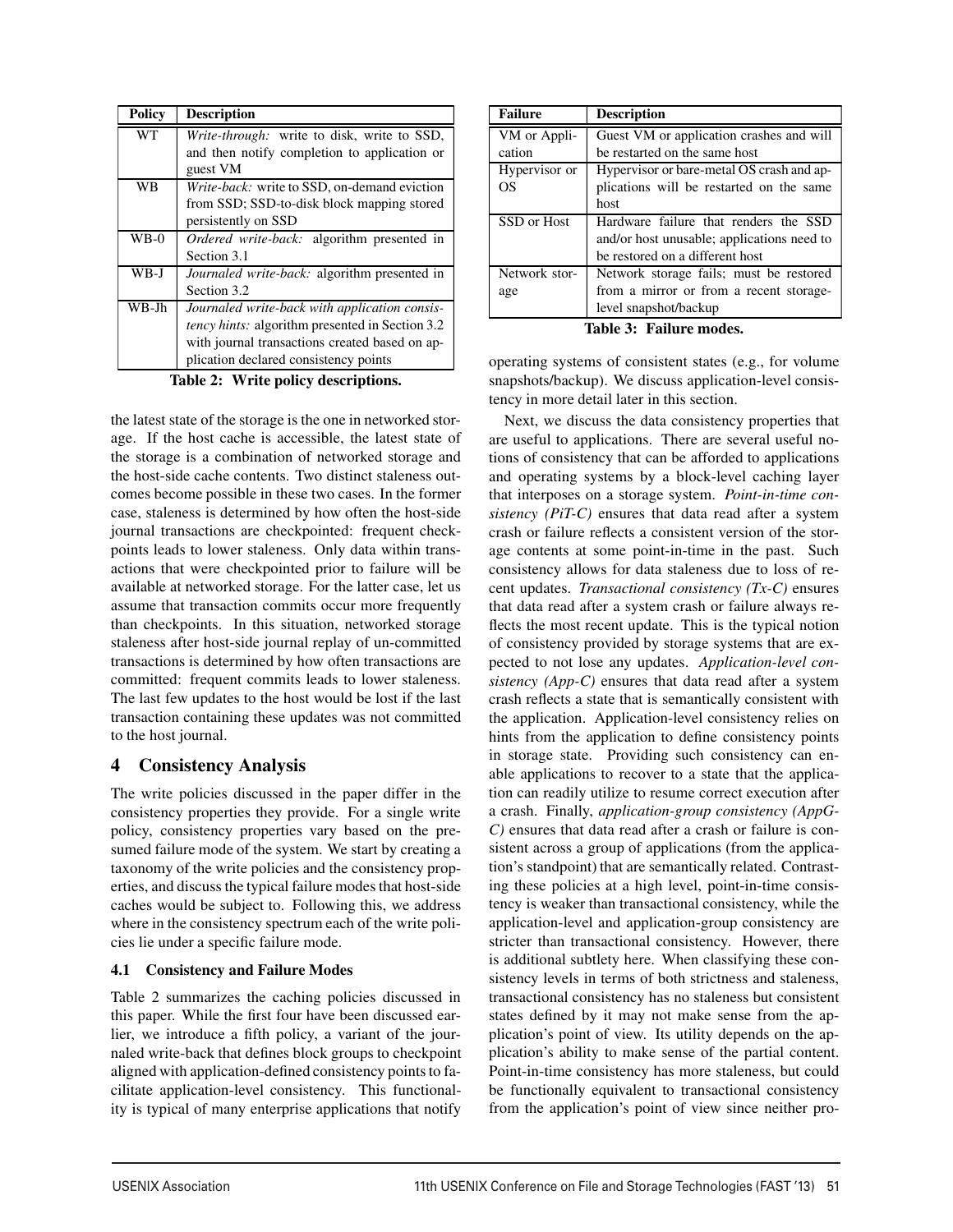

Figure 10: Consistency grid for write policies under different failure modes. *White cells denote consistency property is not met after recovery from crash/failure; patterned cells indicate otherwise.*

vide application-level consistency. Particularly, applications like databases and file systems which are able to recover from storage crashes through careful combinations of logging and write ordering can be restored readily from a point-in-time consistent storage. These applications, however, may not be able to from storage left over from a write-back cache failure since their on-disk log and other data structures will likely be corrupted by the unordered updates. Application-level consistency always makes sense to an application, but it renders storage more stale than transactional consistency and less or more stale than point-in-time consistency.

Consistency properties are relevant, and are typically evaluated, under specific system failure states. Assuming that the host is virtualized, Table 3 lists potential failure modes that the write policies must account for. Of these, addressing network storage failures is beyond the scope of this work. Other non-failure scenarios are also worth examining. For instance, in case of virtualized guests, the VM migration operation can be designed to preserve existing consistency properties. The VM migration operation can be made to flush the SSD cache prior to migration or, alternatively, can be augmented to migrate the state of the SSD cache to the target host's SSD cache, if available. Finally, failure of the VM migration process can be considered equivalent to a hypervisor or OS failure from the standpoint of consistency.

### 4.2 Consistency with Write Caching

Given the taxonomy above, we now evaluate the consistency guarantees afforded to applications by each of the write policies under each of the failure modes. Consistency is evaluated with respect to the application accessing networked storage via the host. First, no policy provides application-group consistency under any failure mode — achieving such consistency requires collaboration across hosts, which lies outside the scope of this work. Figure 10 provides a consistency grid that maps the remaining consistency properties achievable under the three failure modes by each of the caching policies. Write-through (WT) provides transactional consistency under all failure modes but does not readily provide application-level consistency. Conventional write-



Figure 11: Trade-offs in write caching policies, old and new, under cache/host failures. *PiT-C, App-C, and AppG-C are only reference points along the consistency axis and any write policy implementing these consistency properties will incur non-zero staleness.*

back (WB) does not provide any consistency properties under cache/host failure. We assume that, for performance reasons, the WB and WB-O policies do not synchronously update metadata in the SSD cache when data blocks are cached. Thus, neither is able to provide transactional consistency under hypervisor/OS crashes. WB-0 and WB-J both add point-in-time consistency under hypervisor/OS crash and cache/host failure. The journaled write-back policy with application hints about consistency points is the only policy that provides the more powerful and useful application-level consistency property. The fact that it does not provide transactional consistency under many failure modes is not a failing but a feature; after failures, the storage is always left in a state that is consistent with respect to the application. This last application-defined consistent state is likely to be more stale than the transactionally-consistent, current state of storage. Figure 11 summarizes the consistency properties of the caching policies under hypervisor/OS crash and cache/host failures, the key differentiators for the new write policies in contrast to conventional writeback and write-through.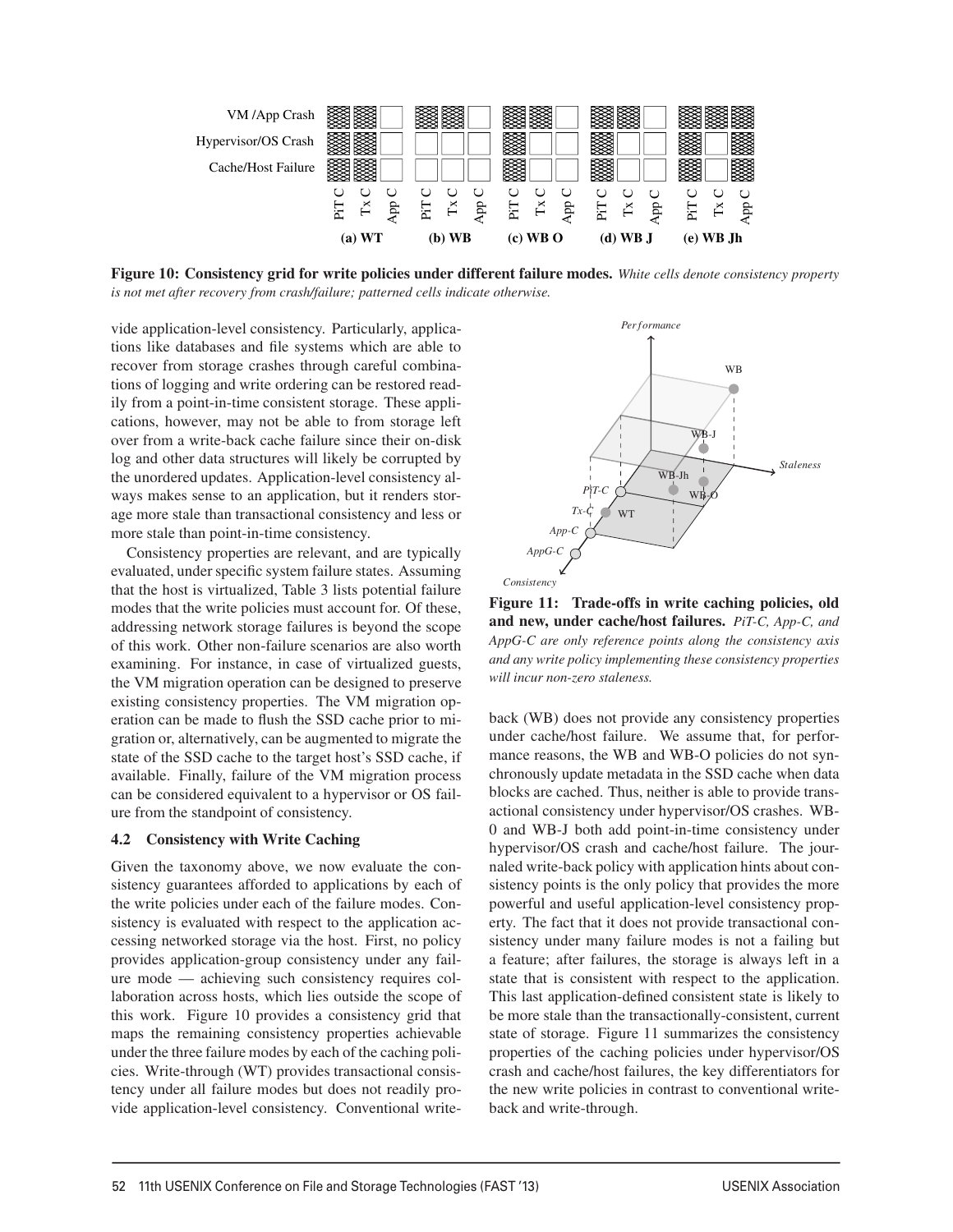## 5 Evaluation

The goals of our evaluation are three-fold. First, we evaluate metrics of performance for the new write-back policies, ordered and journaled, and compare them to the conventional write-through and write-back. Second, we study their sensitivity to the major factors that impact the performance of these write policies, including (1) the size of the cache, (2) the size of the journal in the case of write-back journaled, and (3) the file system that was used when running the benchmarks. Lastly, we evaluate the staleness-performance trade-off made possible by the journaled write-back policy by developing cost models for performance and data loss.

## 5.1 Evaluation Setup and Workloads

Implementation Notes. We implemented a generic cache layer as a module for the Linux kernel 3.0.0 on the host side. This cache implements write-through, writeback and the two new write policies proposed. The cache operates on 4 KB blocks and uses the ARC replacement algorithm [28] that adapts to workloads dynamically and captures both recency and frequency of accesses. For the journaled write-back implementation, we modified the Enterprise iSCSI Target (storage server end-point for iSCSI) [3] implementation. We added an in-memory DRAM-based journal (implemented using NVRAM in practice) and exported a logical disk interface so that the host can specify atomicity of a group of writes during checkpointing.

Testbed setup. The host was running at 2Ghz and configured to run with 512MB to 4GB of memory depending on the working set size of the individual workloads. A 120 GB OCZ REVODRIVE PCI-express SSD attached to the host was used as the host-side cache. The backing store was configured as a RAID 1 array using two 1TB 7.2 RPM disks over iSCSI. The measured performance for these storage devices can be found in Table 1. The ext3 file system was configured to use ordered write-back journaling (unless otherwise mentioned), and the workload was run on top of the bare metal host, i.e., without any virtualization layer. Prior to running each experiment, all memory caches were cleared. We report average numbers across three runs of each experiment.

Workloads. We evaluated the write policies using the PostMark, Filebench-fileserver, TPC-C, and YCSB benchmarks with the ext3 file system (unless otherwise mentioned). PostMark is a file system benchmark that simulates a file server running electronic mail. We configured PostMark to generate a 5:5 mix of 4K readsvs-appends and creates-vs-deletions over a set of 10000 small files of 100KB each. File buffering was enabled and the machine was configured to run with 512MB of memory. The average working set size for this workload is 2 GB. Filebench-fileserver is a Filebench [26] personality that simulates a server hosting the home directories of a set of users. Each user is simulated by a thread which reads, writes, appends, deletes, creates files on its respective directory. We used the default fileserver configuration with a RAM of size 1GB. The average working set size for this workload is 1.5 GB. TPC-C is an OLTP workload that simulates an online retailer. Virtual users perform delivery and monitoring over product orders. The workload creates multiple threads that perform transactions over a database. We used the TPCC-UVa [24] implementation and configured it to use 50 warehouses and 1GB of RAM. The average working set size for this workload is 9 GB. Finally, YCSB is a framework for comparing the performance of key-value stores. It consists of a multi-threaded client that connects to a given data serving system, MemcacheDB in our case, and generates various types of workloads. We studied how the throughput of MemcacheDB is affected by the different write policies with four of the built-in YCSB workload configurations, A, B, and F, consisting of mix of 50:50 reads:writes, 95:5 reads:writes, and 50:50 reads:writes with read-write-modify behavior respectively. The YCSB client was configured to used 4 threads and records of size 1 KB. The host memory configuration for the YCSB benchmarks was adjusted in proportion to the size of the workload working-sets to introduce adequate I/O activity at the storage system. Finally, unless otherwise mentioned, the journaled write-back experiments used a host-side journal of size 400MB for all the workloads.

## 5.2 Performance evaluation

In this first experiment, our goal was to quantify the relative performance of the write policies across all the benchmarks. We ran benchmarks against each of the four write policies: write-though, write-back, ordered-writeback, and journaled-write-back, with a fixed cache and journal size. The host-side flash cache size was configured to be close to the working set size for each of the workloads (approximately 80%) so that cache effects can be observed upon workload execution.

Figure 12 presents relative throughput for each of the write policies across all the benchmark workloads normalized based on the throughput with the write-through policy. Write-through performs the worst across all policies. As explained in previous sections, the write-back versions are expected to perform significantly better due to superior write coalescing in the cache and background destageing of dirty data to storage. Further, across most workloads, journaled write-back does better than ordered write-back, approaching and even improving upon conventional write-back performance in some cases. Journaled write-back improves upon ordered write-back by allowing for write coalescing in the cache. In one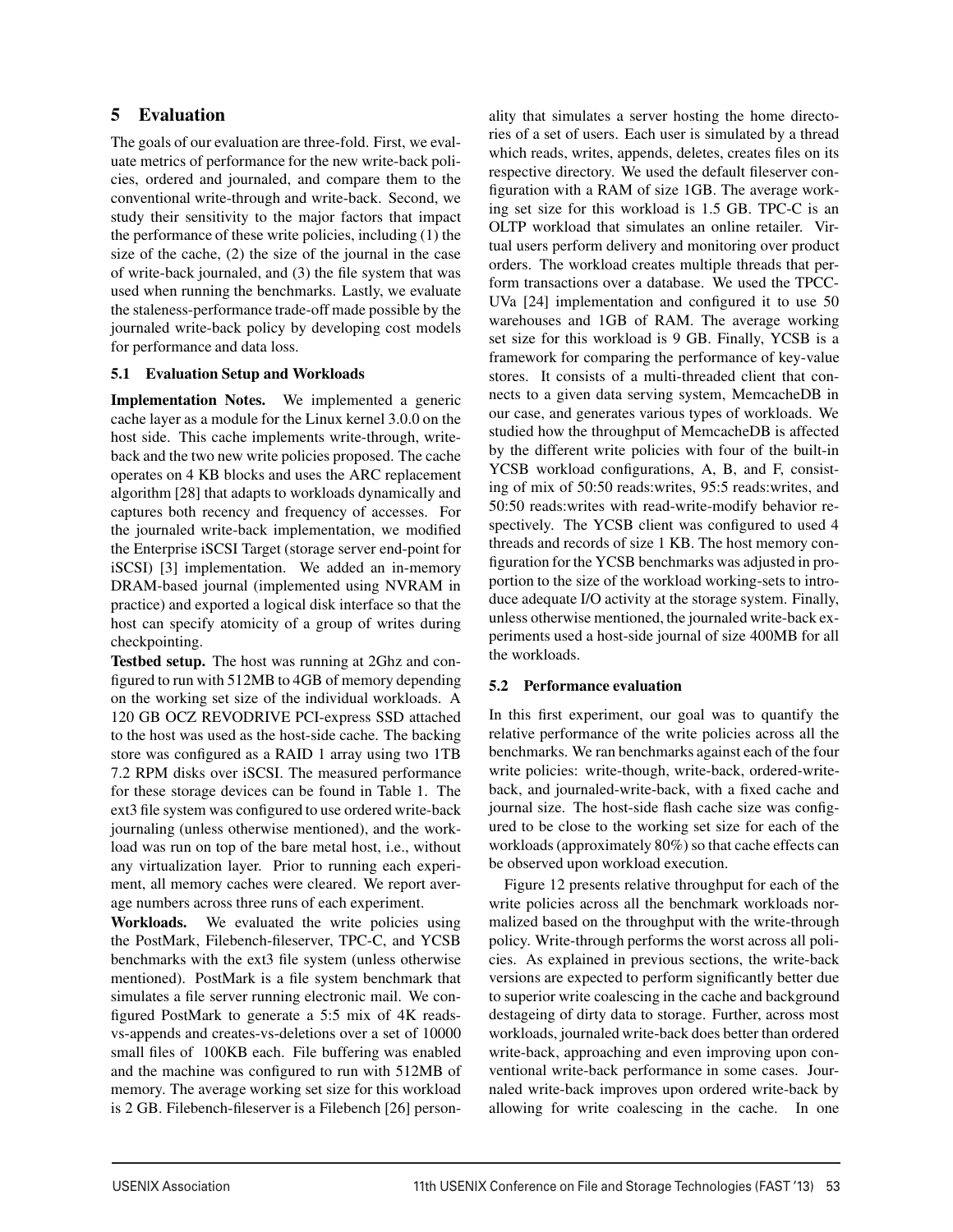

Figure 12: Normalized throughput for Filebenchfileserver (FB), PostMark (PM), TPC-C, and YCSB workloads-A, B, and F.

case (YCSB-F), ordered write-back performs the best, even surpassing both conventional and journaled writeback variants. This occurs due to two reasons: *(i)* unlike conventional write-back, ordered write-back benefits from dependency-induced batching of evictions from the cache, and *(ii)* journaled write-back was configured with a small journal in this experiment relative to the workload's working-set leading to too many evictions relative to ordered and conventional write-back. Finally, journaled write-back can sometimes perform better than conventional write-back because it benefits from eager, grouped checkpointing for destageing dirty data whereas conventional write-back destages dirty data only on demand. Later in this section, we demonstrate how the performance with the journaled write-back policy can be tuned to meet write-back performance depending on application staleness tolerance.

### 5.3 Sensitivity Analysis

The performance of the write policies are sensitive to the size of the cache, the size of the journal, and the differential shaping of application I/O traffic induced by different file systems. We used the Filebench-fileserver and Post-Mark workloads to better understand the performance sensitivity of the write policies to these factors.

### 5.3.1 Sensitivity to Cache Size

We ran Filebench-fileserver using each of the write policies under several cache sizes. Journaled write-back was configured to limit the journal size, and as a result, the maximum staleness at the network storage to 100 MB. Figure 13(a) shows fileserver throughput performance in operations per second. Filebench-fileserver is a write intensive workload and therefore insensitive to cache size in the case of reads. We see that that write-through performance is similar across all cache sizes since all writes must be written synchronously to network storage. The other policies have two dominant trends. For cache sizes greater than 1.5GB, we observe the expected



Figure 13: Filebench-fileserver performance for all four write policies at different cache sizes.

trend across the write policies. All three write-back policies perform better than write-through. Write-through, as shown in Figure 13(b), has the highest write volume to network storage. The write-back policies coalesce writes, reducing the write volume to network storage. Among the write-back variants, ordered write-back has lower relative performance, 800 compared to 1000 operations per second for conventional write-back. A *write-allocation* indicates an operation whereby a write requires additional space in the cache. Since all writes in case of ordered write-back need to be made to a new location to avoid overwriting previous versions of the block, they all require write-allocation (Figure 13(c)). Write-allocations can be expensive; if eviction is necessary to allocate and if the block selected to be evicted is dirty, a write to network storage becomes necessary. This affects the performance of ordered write-back negatively the effects of which can also be observed in Figure 13(b): more write traffic to network storage in the case of ordered write-back.

The second trend occurs at cache sizes less than 1.5GB of cache size where write-through and journaled writeback perform significantly better than the other two policies. For small cache sizes, most cache writes induce write-allocation and the resulting dirty block evictions from the cache in case of the write-back policy variants dominate cache behavior which negatively affects performance with these policies. Interestingly, write-through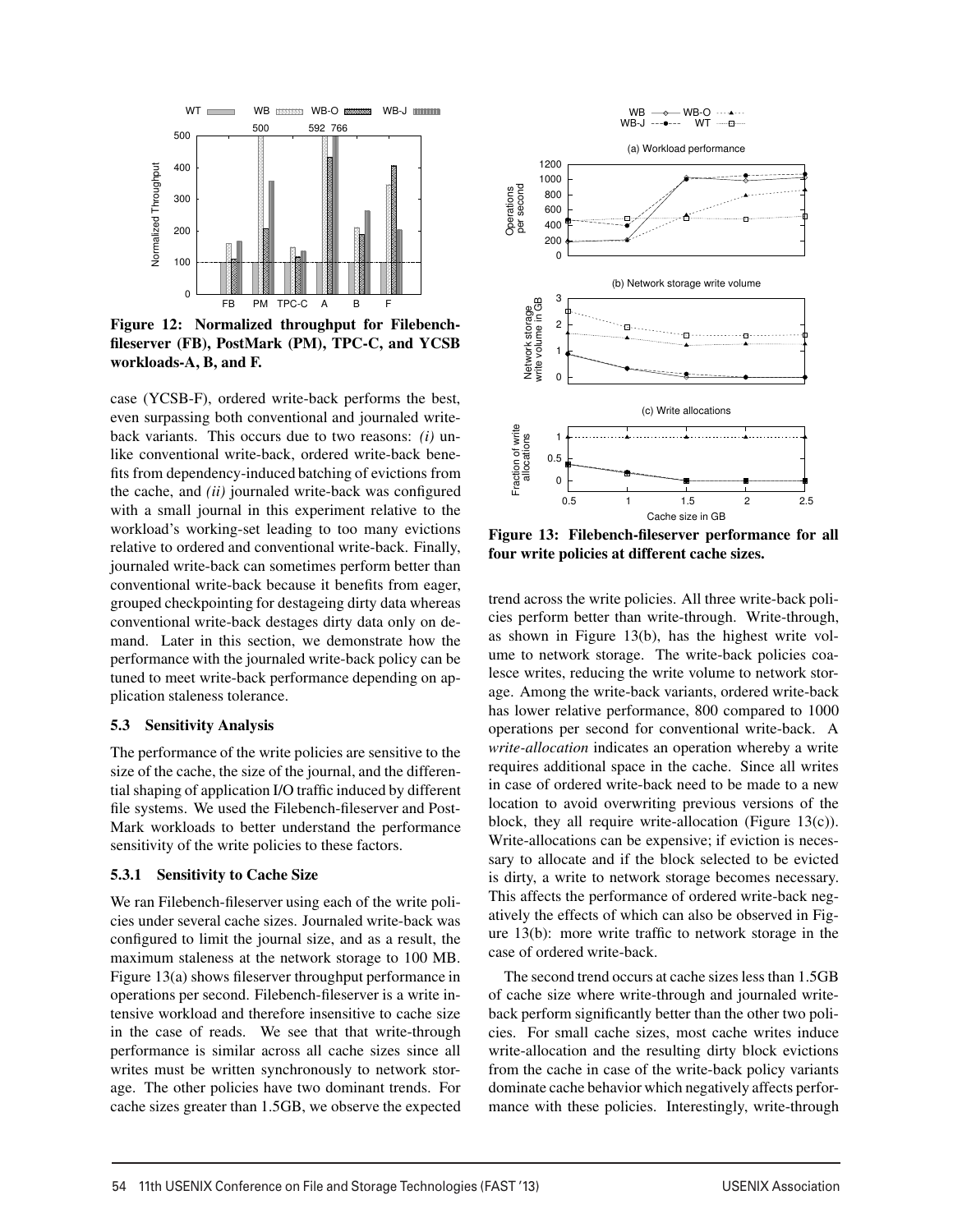

Figure 14: PostMark performance with 1.5GB of SSD cache for varying staleness set as the maximum number of dirty pages.

does well since all write-allocations in write-through are "free"; they do not induce additional writes to network storage as all the cached blocks are always clean. In the case of journaled write-back, the write-allocations are relatively less expensive than the other write-back variants because the eviction of dirty data is batched and therefore more efficiently written to network storage. Next, we evaluate the sensitivity of journaled write-back policy to the host-side journal size.

### 5.3.2 Sensitivity of WB-J to Journal Size

Journaled write-back does not need to store copies of old blocks and therefore has minimal overhead relative to conventional write-back. The reason why it performs worse than write-back in some of the previous experiments is that it limits the amount of staleness by restricting the size of the host-side journal. Reducing the journal size increases the probability of cache evictions during transaction commits. To evaluate the sensitivity of journaled write-back performance to the allowable staleness of storage, we conducted an experiment where we fix the cache size to 1.5GB and vary the allowable staleness (host-side journal size). Figure 14 depicts how performance can be tuned to span a significant portion of the range between write-through and write-back by varying the staleness tolerance for the PostMark benchmark. A larger journal allows for greater write coalescing and batching of write traffic to the network storage and thus aids performance, but it also results in greater staleness at the network storage after a host-level failure. The journal size is an ideal knob to achieve an applicationdefined performance/staleness trade-off using the journaled write-back policy.

## 5.3.3 Sensitivity to the File System Type

File systems alter write ordering and impose additional synchronous write requirements. In this regard, file system designs vary significantly. The host-side cache operates at the block layer (either within the OS or hypervi-



Figure 15: PostMark transactions per second under different file systems. *The axis ranges are indicated in the bottom-left plot and are the same across all the sub-plots. Notice that ext\*-writeback and ext\*-ordered are referring to a journaling mode and not to the cache's write policy.*

sor) and alters the I/O stream created by the file system operating at some layer above it. It is therefore important to evaluate how the performance afforded to applications by individual filesystems are impacted due to this additional layer and policies within it.

We studied 4 different file systems, ext2, ext3, ext4, and btrfs. Ext2 is a file system based on the traditional Berkeley FFS [27]. Ext3 implements a journaling layer on top of ext2 whereby metadata (and optionally, data) writes are initially directed to a journal, and later checkpointed to their final location within the ext2 on-disk structure. We evaluated all three journaling modes of ext3: *writeback* and *ordered*, where only the metadata is journaled, and *data*, where both data and metadata are journaled. Figure 15 depicts performance for the Post-Mark benchmark for all write policies as we change the underlying file system at various sizes of the host-side SSD cache. This set of experiments revealed a set of interesting insights about how these file system designs are impacted by an SSD caching layer operating below them. We discuss these next.

The first broad trend we draw is that across all the file system variants, we notice that the write-back caching policy variants outperform the write-through policy for cache sizes that are sufficiently large so as to accommodate a sizable fraction of the workload's working set size (2GB in this case). Second, the ordered write-back caching policy provides performance superior to writethrough beyond a certain cache size for all file systems,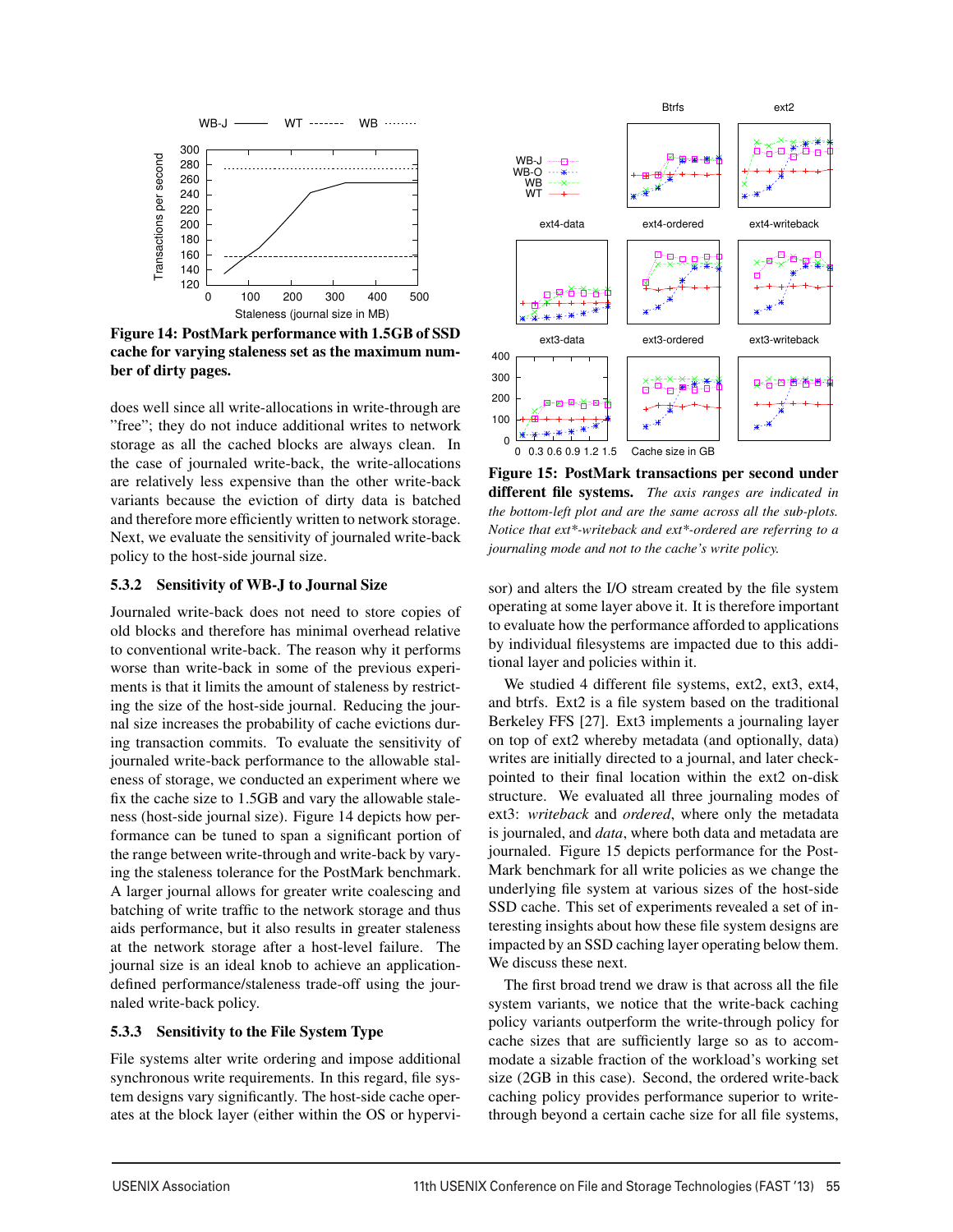and that this improvement is larger for journaling file systems. Journaling file systems introduce additional data writes and this increases the size of the write dependency graph. Thus, ordered write-back is worse than writethrough at small cache sizes; it maintains multiple copies of the dirty blocks in the cache thereby affecting its cache hit ratio. Third, we also notice that since data mode journaling introduces significant additional writes to storage, it incurs a significant performance penalty relative to ext2 and the other journaling modes for both ext3 and ext4.

Considering ext3 relative to ext2 and with write-back caching, for a cache size of 1.5 GB, the ext2 obtains the highest throughput of 300 transactions-per-second in contrast to 190 for ext3-data and 290 for ext3-writeback. The amount of metadata operations is not significant and thus the performance of ext3-writeback and ext3-ordered are not significantly impacted.

Ext4 is an extension of ext3 designed to address the limits placed by ext3's data structures (e.g. file system size and file sizes) as well as to improve ext3's performance further [2]. The most relevant of the new features in ext4 are delayed and multi-block allocation which improve the contiguous allocation of disk blocks. Given that SSDs are designed for random accesses, large contiguous allocations are not expected to significantly benefit workloads cached in the SSD. Looking at Figure 15, we observe that for cache sizes above 0.6GB, the writeback policy performs similarly in ext3 and ext4. Additionally, write-through performs largely similarly in ext3 and ext4 for all journaling modes. An outlier here is ext4 ordered, where the journaled write-back performs better than regular write-back. We believe this is due to the contiguous allocation feature in ext4. Journaled write-back checkpoints transactions, batching the appends of a large number of files to network storage. By using ext4 at the disk-based network storage, we increase the chances of aggregating sequentially writes to disk and therefore increasing overall performance. Evictions in conventional write-back are unable take advantage of this behavior because these evictions do not occur in batches.

The last file system we studied is *btrfs* which is a copyon-write file system designed for scalability and reliability [25]. Btrfs has a similar behavior to the extended file systems for large cache sizes: the write-back policies perform better than write-through. An interesting observation here is that write-through performs similarly with btrfs and ext2 but the gap between write-through and the write-back policies is about 50% smaller in case of btrfs. In other experiments (not shown), we found that the Post-Mark workload performs similarly with disk drives when using btrfs and ext2, but worse with SSDs when using btrfs compared to ext2. We did not use any of the SSD optimizations offered by the more recent versions of btrfs in any of our experiments.

### 5.4 Trading Staleness for Performance

The work of Keeton *et al.* [20] explored several disastertolerant storage solutions and demonstrated that a tradeoff can be made evaluating the solution implementation costs (including both the necessary storage and network facilities) and the cost of data loss after a disaster. It argued that for an application that can tolerate non-zero RPO (e.g., a filer storing non-critical documents; a web server where data can be replaced from other sources; or social-network data that can tolerate negligibly probabilistic losses), the optimal storage solution is not necessarily one that provides the strongest durability (e.g., synchronous remote mirroring with a network link sufficiently provisioned for the peak write bandwidth) simply because the implementation cost often far exceeds the cost of a small amount of data loss. A similar argument applies when evaluating host-side write caching policies.

For an application requiring a RPO of zero, writethrough must be employed but the network link and back-end storage must also have sufficient bandwidth to satisfy the short-term burst write rate. For other applications, write-back caching can be used to lower the cost of the network and storage hardware. The hardware would need to support only the long-term average write rate if using ordered write-back, or the rate of unique writes in a write-back window if using journaled write-back. Hence, the optimal write policy can be determined by considering the cost of potential data loss and the cost of network and storage hardware necessary to support a certain peak data access rate. While both the ordered and journaled write-back policies support such a trade-off, we now present a case-study with the journaled writeback policy which provides a straightforward knob (the journal size) to trade-off different amounts of staleness for performance.

For the journaled write-back policy, we note that a quantitative cost-benefit analysis can be performed to determine the optimal write-back journal size, *w*, by trading data loss and associated cost against the application performance generated revenue. The former can be determined through an offline profiling process that maps *w* to the application performance; the latter can be specified by the application user or system administrator (e.g., [20]). Ultimately, both can be expressed in terms of dollars as part of the service-level agreement (SLA), so the problem becomes finding the optimal write-back journal size *w*<sup>∗</sup> as follows:  $w^* = argmax_w(Revenue(w) -$ *DataLossPenalty*(*w*)).

To illustrate this cost-benefit analysis, we consider an example using the Postmark benchmark to mimic the operations of a news server storing non-critical news items where a limited amount of data staleness is tolerable after server (host) failure. For the revenue model, we assume that the revenue generated from this application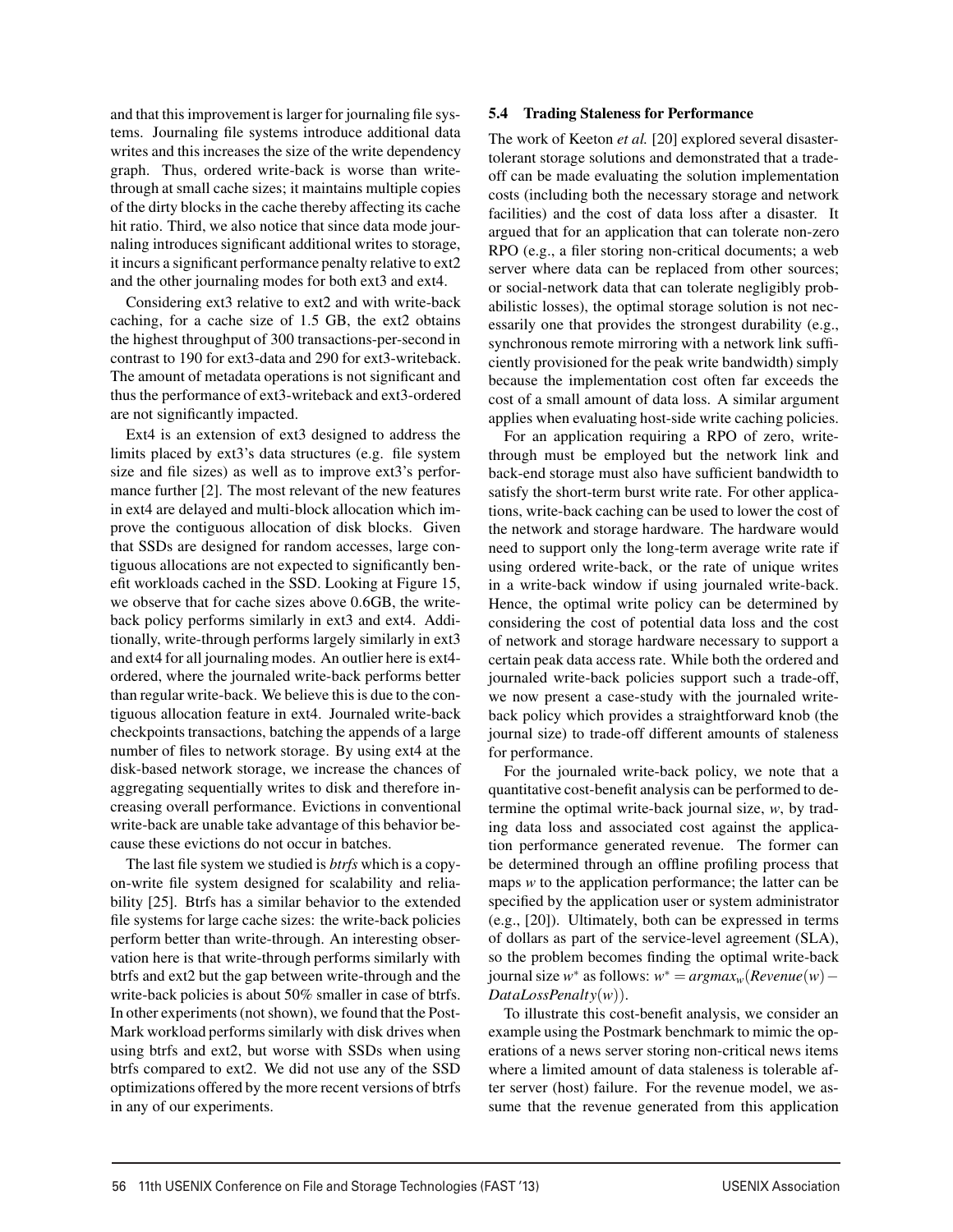

Figure 16: Trade-off between application QoS-based revenue and data loss penalty as the journal size used with journaled write-back caching is varied.

is a linear function of benchmark throughput to reasonably reflect a fixed \$ revenue generated per transaction per second. Based on the performance-staleness profile of this application (Figure 14), we can then derive its revenue as a function of the journal size. For the data loss penalty model, we assume that the data loss penalty is an exponential function of the data staleness (journal size) to reflect the exponential cost of losing customer base due to an inadequately consistent service. Further, the function accounts for probability of system crashes and failures that lead to data loss. Both the revenue and data loss penalty models are illustrated in Figure 16 as functions of the journal size. The difference between these two functions, i.e., the net profit generated from the service, is also shown; the optimal journal size is around 650MB. Although the exact shapes of the revenue and penalty functions used here are assumed rather arbitrarily, they can be determined in practice based on the SLA specifications and the combined probability of data loss under various failure modes. This example clearly demonstrates how a more profitable trade-off can be made between performance-generated revenue and data loss penalty after a failure by finding the optimal journal size.

## 6 Conclusion

For decades, write caching policies have been monopolized by the two extremes of transactionally consistent but low-performing write-through and high-performing but inconsistent write-back. However, the spectrum of possible write policies is significantly richer, offering a variety of trade-offs across performance, consistency, and staleness dimensions. Exploring this spectrum is even more relevant now with the availability of highperformance, persistent host-side caches. In this paper, we develop new write caching policies that strike new and useful trade-offs in this spectrum. Ordered writeback provides point-in-time consistency with significant

improvement in performance over conventional, transactionally consistent, write-through. Journaled write-back relies on an extended, but straightforward storage interface modification to provide point-in-time consistency and superior performance than the ordered mode. Journaled write-back also provides a simple knob to trade-off data staleness for performance that allows it to achieve close to write-back performance. Further, a variant of journaled write-back that uses application level consistency hints can provide application-level consistency, a stronger type of consistency than the transactional consistency that conventional write-through provides. The flexibility afforded by these new write policies enable write caching mechanisms that are better tailored to the needs of individual applications.

## Acknowledgments

The authors thank the anonymous reviewers and shepherd, Xaiosong Ma, for their thoughtful feedback. Irfan Ahmad, James Lentini, and Jiri Schindler provided valuable input as well. This work was supported by NSF grants CNS-1018262 and CNS-0747038 and a NetApp Faculty Fellowship.

## References

- [1] Bcache. http://bcache.evilpiepirate.org.
- [2] Ext4 (and Ext2/Ext3) Wiki. http://ext4.wiki.kernel.org.
- [3] IET: The iSCSI Enterprise Target Project. http://iscsitarget.sourceforge.net.
- [4] N. Agrawal, V. Prabhakaran, T. Wobber, J. D. Davis, M. Manasse, and R. Panigrahy. Design Tradeoffs for SSD Performance. In *Proc. of Usenix ATC*, Boston, MA, June 2008.
- [5] M. Bhadkamkar, J. Guerra, L. Useche, S. Burnett, J. Liptak, R. Rangaswami, and V. Hristidis. BORG: Block-reORGanization and Selfoptimization in Storage Systems. *Proc. of USENIX FAST*, February 2009.
- [6] S. Byan, J. Lentini, A. Madan, L. Pabon, M. Condict, J. Kimmel, S. Kleiman, C. Small, and M. Storer. Mercury: Host-side flash caching for the data center. In *Proc. of IEEE MSST*, April 2012.
- [7] P. M. Chen and E. K. Lee. RAID: High-Performance, Reliable Secondary Storage. *ACM Computing Surveys*, 26(2), June 1994.
- [8] B. F. Cooper, A. Silberstein, E. Tam, R. Ramakrishnan, and R. Sears. Benchmarking cloud serving systems with ycsb. In *Proc. of ACM SoCC*, 2010.
- [9] J. Corbett. A bcache update. http://lwn.net/Articles/497024/.
- [10] W. de Jonge, M. F. Kaashoek, and W. C. Hsieh. The Logical Disk: A new approach to improving file systems. In *Proc. of ACM SOSP*, 1993.